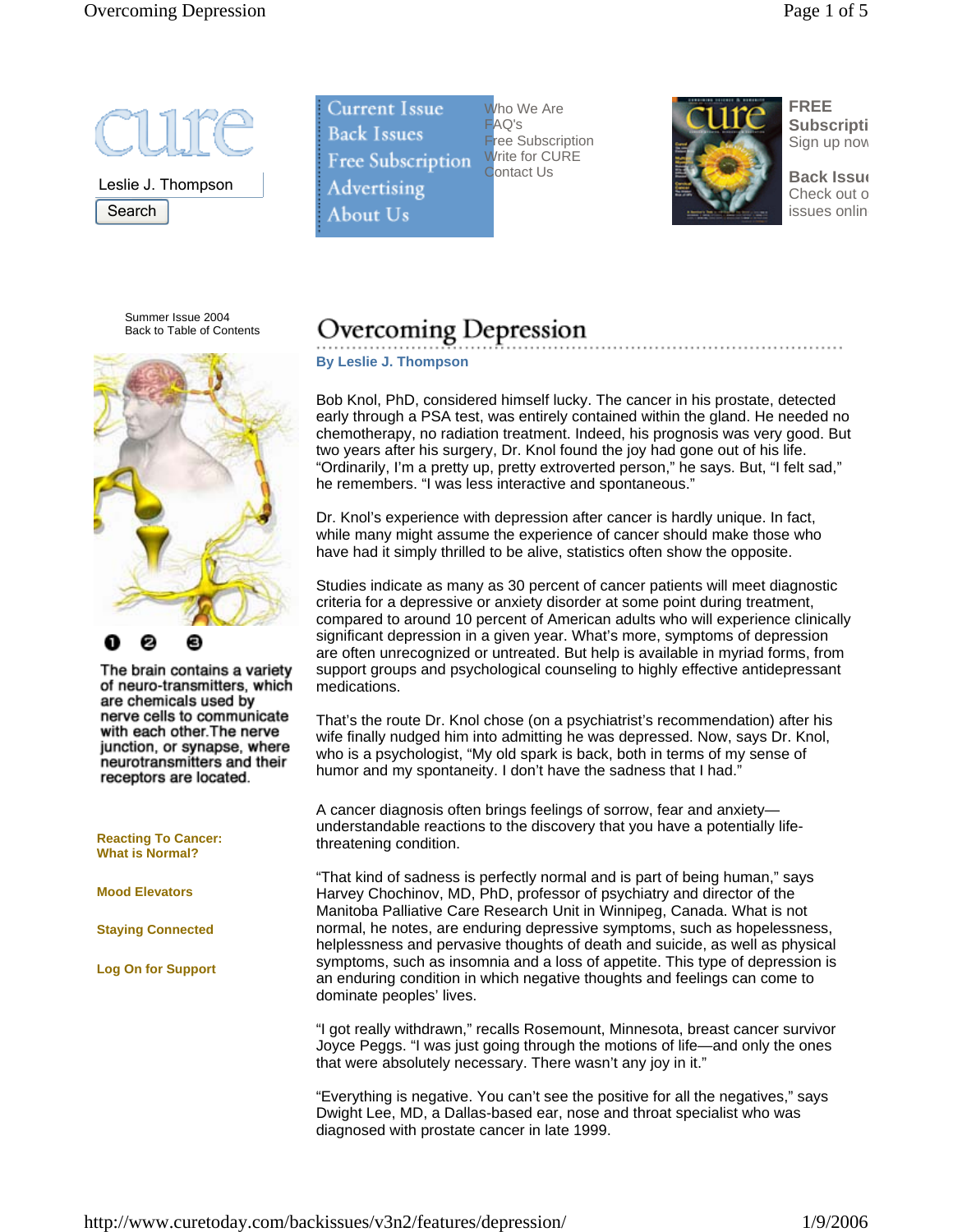| 11111<br>$\frac{1}{1}$ | In many instances, clinically significant depression can go undiagnosed in<br>cancer patients, because many of the physical symptoms are similar for both<br>illnesses. Problems with eating, sleeping and a lack of energy can also be side<br>effects of certain cancer therapies and may not be recognized as indicators of<br>psychological distress. In other cases, depression may go untreated because<br>people assume it is simply part of the cancer experience. |
|------------------------|----------------------------------------------------------------------------------------------------------------------------------------------------------------------------------------------------------------------------------------------------------------------------------------------------------------------------------------------------------------------------------------------------------------------------------------------------------------------------|
|                        | "If healthcare providers hold the position that all sadness—even sadness<br>associated with the full constellation of symptoms that comprise clinical<br>depression—is normal, then a diagnosis and help will not be forthcoming," says<br>Dr. Chochinov, whose recent research has explored the impact that untreated<br>depression can have on terminal cancer patients' will to live.                                                                                   |
|                        | But depression can and should be treated, even when a person is undergoing<br>complicated regimens for cancer or other illnesses. What's more, through the<br>use of standardized distress guidelines, clinicians can more easily recognize<br>symptoms of depression and manage them effectively.                                                                                                                                                                         |
|                        | William Breitbart, MD, chief of psychiatry service and attending psychiatrist in<br>the Department of Psychiatry at Memorial Sloan-Kettering Cancer Center in<br>New York, also emphasizes that depression should be addressed in even the<br>sickest patients.                                                                                                                                                                                                            |
|                        | "Even when you would expect cancer patients to be depressed, those who have<br>very advanced cancer, the reality is that studies show only around 17 to 20<br>percent have clinical depression," Dr. Breitbart says.                                                                                                                                                                                                                                                       |
|                        | And so one of the things that has to change, Dr. Breitbart notes, is the<br>expectation on the part of the physician that patients will be naturally depressed<br>if they have cancer, so there's no point in treating it.                                                                                                                                                                                                                                                 |
|                        | "I say if you walk across the street and get hit by a bus, it's not unusual to have<br>broken bones, but you don't leave them there in the street," he says.                                                                                                                                                                                                                                                                                                               |
|                        | Dr. Breitbart has found that those patients who express a desire for a hastened<br>death have higher incidences of depression, but those feelings go away when<br>they are treated for depression.                                                                                                                                                                                                                                                                         |
|                        | "These are people who are in so much despair that they want to die," he says.<br>"When you are depressed and in despair, your vision is constricted. You can't<br>see what else may help the suffering. My patients are smart people, and if they<br>don't have the right information to look at what can happen and if they are<br>depressed and can't see the options, it's easy to see how they might come up<br>with wanting to hasten death."                         |
|                        | Dr. Breitbart says there are many diagnostic methods and sophisticated studies<br>to determine depression, but he has found the best indicator to be a positive<br>response to one question: Have you been depressed most of the day every day<br>for the past two weeks?                                                                                                                                                                                                  |
|                        | It's the persistent depressed mood that is the indicator, he says. A couple of<br>weeks is arbitrary but the point is that it's chronic.                                                                                                                                                                                                                                                                                                                                   |
|                        | Dr. Breitbart also points out that suicidal ideation (thinking about suicide) is<br>different than acceptance that death is coming. "Suicidal ideation is quite<br>common for cancer patients as some kind of escape hatch in the future. 'If<br>things get really bad, I can commit suicide.' Looking at it as a future option helps<br>them cope. Looking at it for now is associated with depression and despair."                                                      |
|                        | <b>Who is at Risk?</b>                                                                                                                                                                                                                                                                                                                                                                                                                                                     |
|                        | Several factors can influence the risk of depression, including the cancer itself.                                                                                                                                                                                                                                                                                                                                                                                         |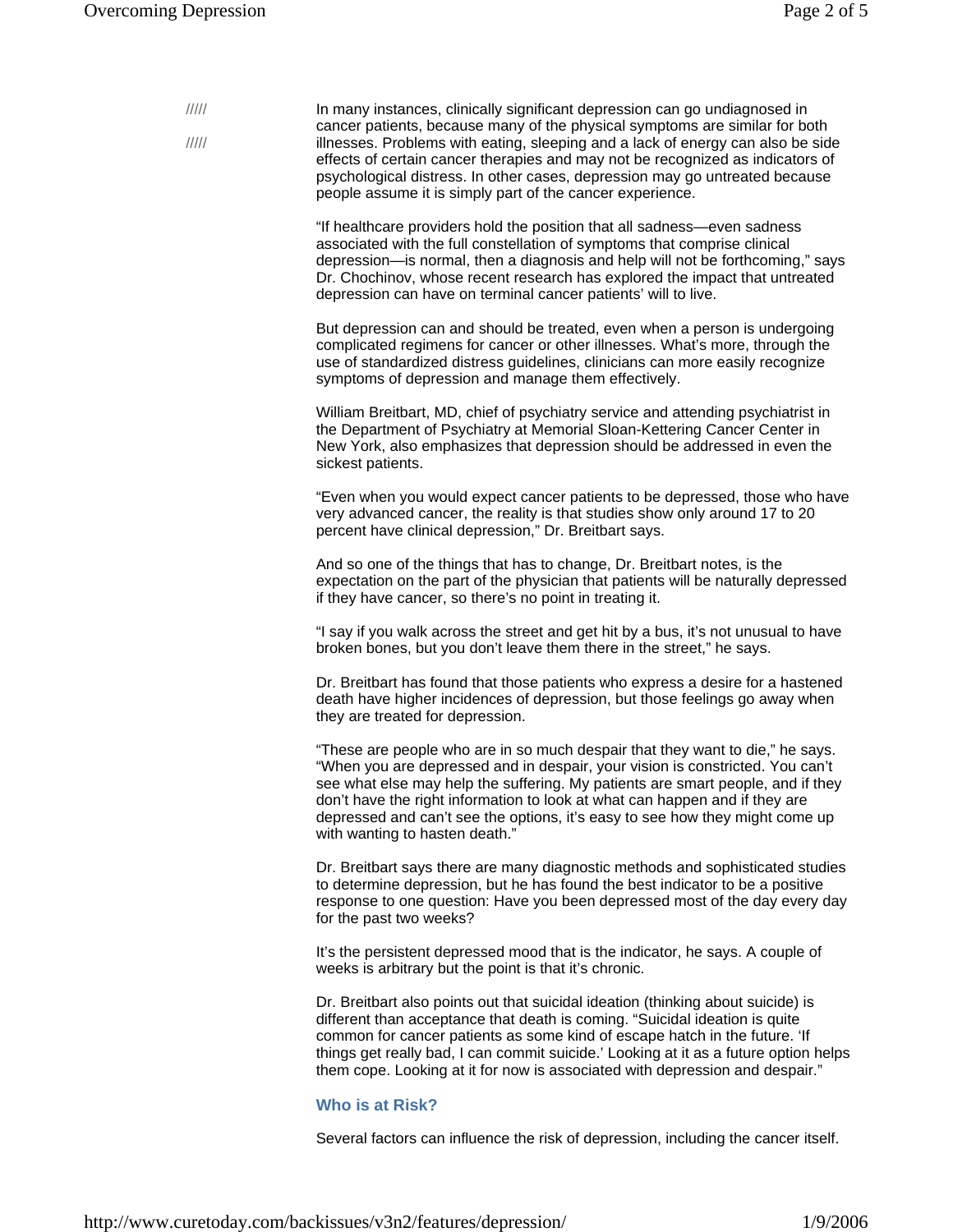Recent studies have found that proteins called cytokines, which are sometimes produced by tumors and sometimes by the immunological response to tumors, "can cause a host of psychiatric symptoms, including depression, anxiety and confusion," says Thomas Strouse, MD, director of psychosocial services and cancer pain management at Cedars-Sinai Comprehensive Cancer Center in Los Angeles.

Pancreatic and lung cancers are known to trigger depressive symptoms as well. "Some of this is related to hormones and neuroendocrine abnormalities that result from cancer," explains Michelle Riba, MD, director of the Psycho-Oncology Program at the University of Michigan Comprehensive Cancer Center in Ann Arbor.

Similarly, certain cancer treatments can induce psychological distress. Some hormonal medications such as tamoxifen, some of the antitestosterone hormonal treatments for prostate cancer and biological agents like interferon are all associated with mood problems, says Dr. Riba. In addition, "many of the current chemo agents will have an impact on the central nervous system, including mood and memory (cognition)."

For Dr. Lee, it was a combination of the cancer diagnosis and the ensuing treatment that triggered the depression he has been struggling to manage for more than three years.

"One of the things that exacerbated my depression was that my tumor was classified as a T-3, so my possibility of recurrence was 40 percent," he says. After dealing with the psychological repercussions of a radical prostatectomy, Dr. Lee, who is 56, began chemotherapy, which took his depression to a new level.

"The oncologist told me about the side effects, and I experienced them all," he recalls. His symptoms included severe emotional swings, chronic insomnia and a "mind-numbing" feeling of hopelessness.

### **Guidelines to Getting Help**

Still, it's not necessary to suffer in silence. Depression is a treatable illness. But it's often up to the patient to alert their healthcare practitioner that they are experiencing symptoms of depression.

"It can be very hard to ask for help," says Dr. Riba. Patients may feel they are taking up the doctor's valuable time, or they may feel confused or embarrassed about their symptoms. Drs. Riba and Strouse both recommend patients or family members discuss depression with the oncologist or primary care practitioner. They also stress the need for healthcare practitioners to help recognize depression in patients who might not speak up for themselves.

"Since depression, anxiety and mood problems can occur almost any time during and after a course of cancer, it is really important that there is a system in place for regular evaluation and treatment," says Dr. Riba.

To help practitioners evaluate patients for symptoms of depression, the National Comprehensive Cancer Network (NCCN, www.nccn.org), a network of 18 comprehensive cancer centers, has developed systematic distress management guidelines that can be used as a screening tool. (The NCCN chose the word distress rather than depression because they felt the term carried less stigma and more accurately described patients' emotional states.) The guidelines include a questionnaire asking patients to measure their level of distress on a scale of one to 10. Respondents are also asked to indicate areas of their lives causing distress, such as "Practical Problems" (housing, child care, work/school), "Emotional Problems" (fears, nervousness, sadness, worry) and "Physical Problems" (fatigue, nausea, pain, sleep).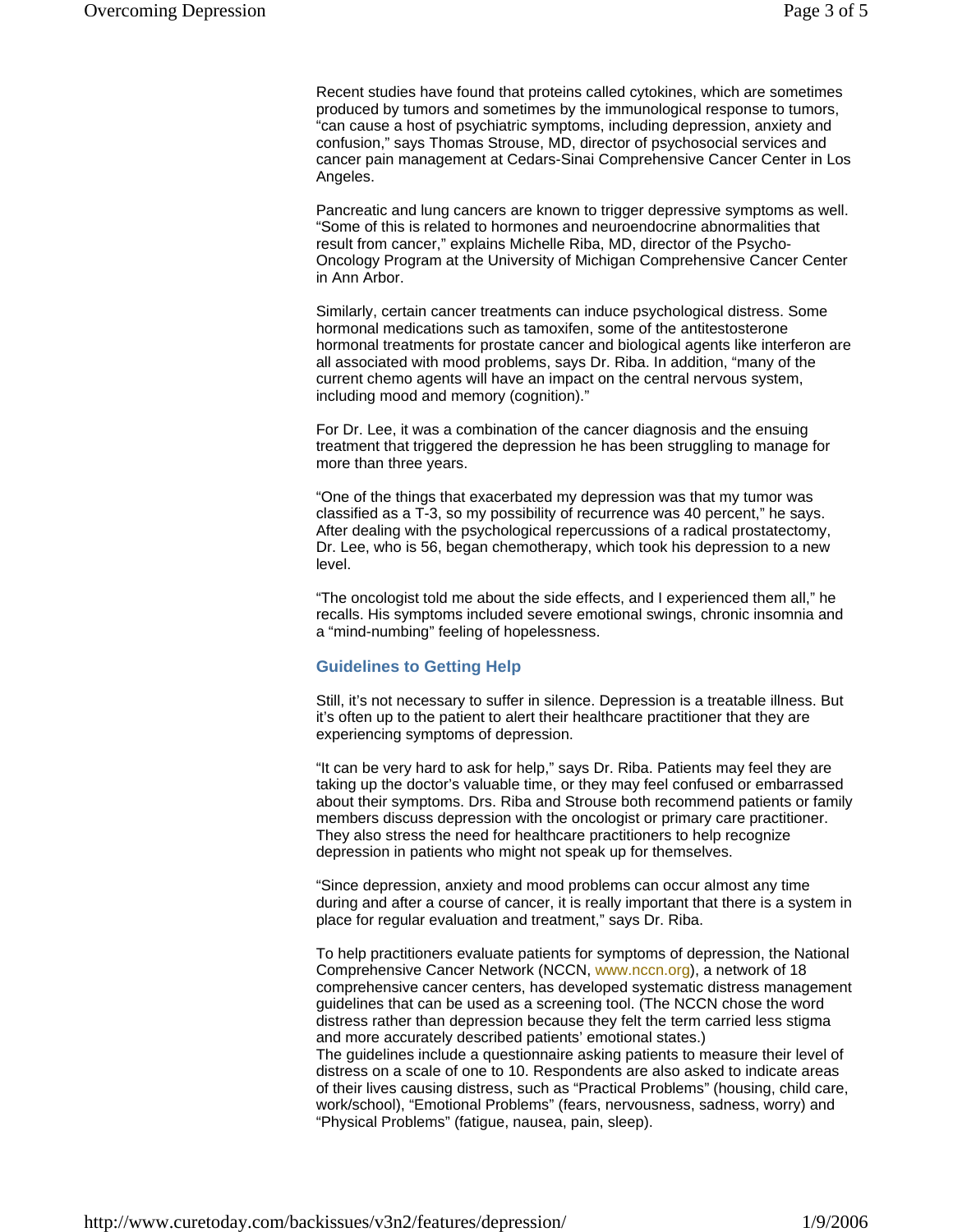According to the NCCN guidelines, patients with a high level of anxiety or depression should be referred to a mental health professional—for example, a psychiatrist, psychologist or clinical social worker—who can more accurately assess what type of treatment is warranted.

#### **Treating Depression**

Mild to moderate depression is often responsive to talking therapy alone, notes Dr. Chochinov. For these patients, support groups, buddy systems, cancer education programs and psychotherapy can be helpful. "Such therapy is usually geared toward offering support, encouragement and hope and information to help the patient gain a sense of competence and control," Dr. Chochinov says.

For those with moderate to severe depression, both medication and psychotherapy are usually indicated. Although a broad range of antidepressants is currently available, antidepressants vary significantly in terms of their side effects, tolerability and safety. The newer agents, such as the selective serotonin reuptake inhibitors (SSRIs), tend to have mild side effects and are often easier to take. But the benefits and risks of any depression medication need to be weighed "on a case-by-case basis," says Dr. Chochinov, and the appropriate treatment should be decided in conjunction with one's physician. In addition, certain herbal therapies, such as St. John's wort, can also interfere with cancer treatments and should only be taken under a doctor's supervision.

For Joyce Peggs, medical treatment and a supportive approach worked hand-inhand. Being on an antidepressant gave her the psychological boost she needed to take advantage of a support group in her area.

"Once I had the antidepressant, I could do something," she says. "Without it, I wouldn't have followed through."

#### **Reaching Out to Others**

Support groups can be of tremendous benefit to cancer survivors and their families, offering emotional solace and encouragement as well as a sense of community to people who might otherwise feel they were fighting a battle alone.

"Usually the depression comes from people repressing their fears and not having anywhere to talk about them," notes Neecie Moore, PhD, a Dallas-based clinical psychologist who has led cancer support groups in her practice. "Once they have the liberty to not only talk about their fears but to be understood by someone who's been there, there's an amazing lifting to the depression."

Studies have also indicated that participation in a support group can dramatically reduce depression, improve a patient's quality of life and, in some cases, speed recovery.

"Some of the physical benefits may seem indirect, but they are direct," says Dr. Moore, noting people often share information about adjunct treatments that could be helpful. For example, a group member might share a positive experience with nutritional therapy, inspiring another participant to explore this area of treatment.

"It's not going to cure the cancer, but it can contribute to their physical well-being and overall health," says Dr. Moore. "Perhaps they're no longer experiencing nausea, or they have more energy and less fatigue."

Other complementary therapies, such as exercise, massage, art and music, can be helpful. For Dr. Lee, relief came from working out at the gym.

"I'm one of those unfortunate people who can't take antidepressants, so I had to learn to deal with the depression, the mood swings and the unbelievable hot